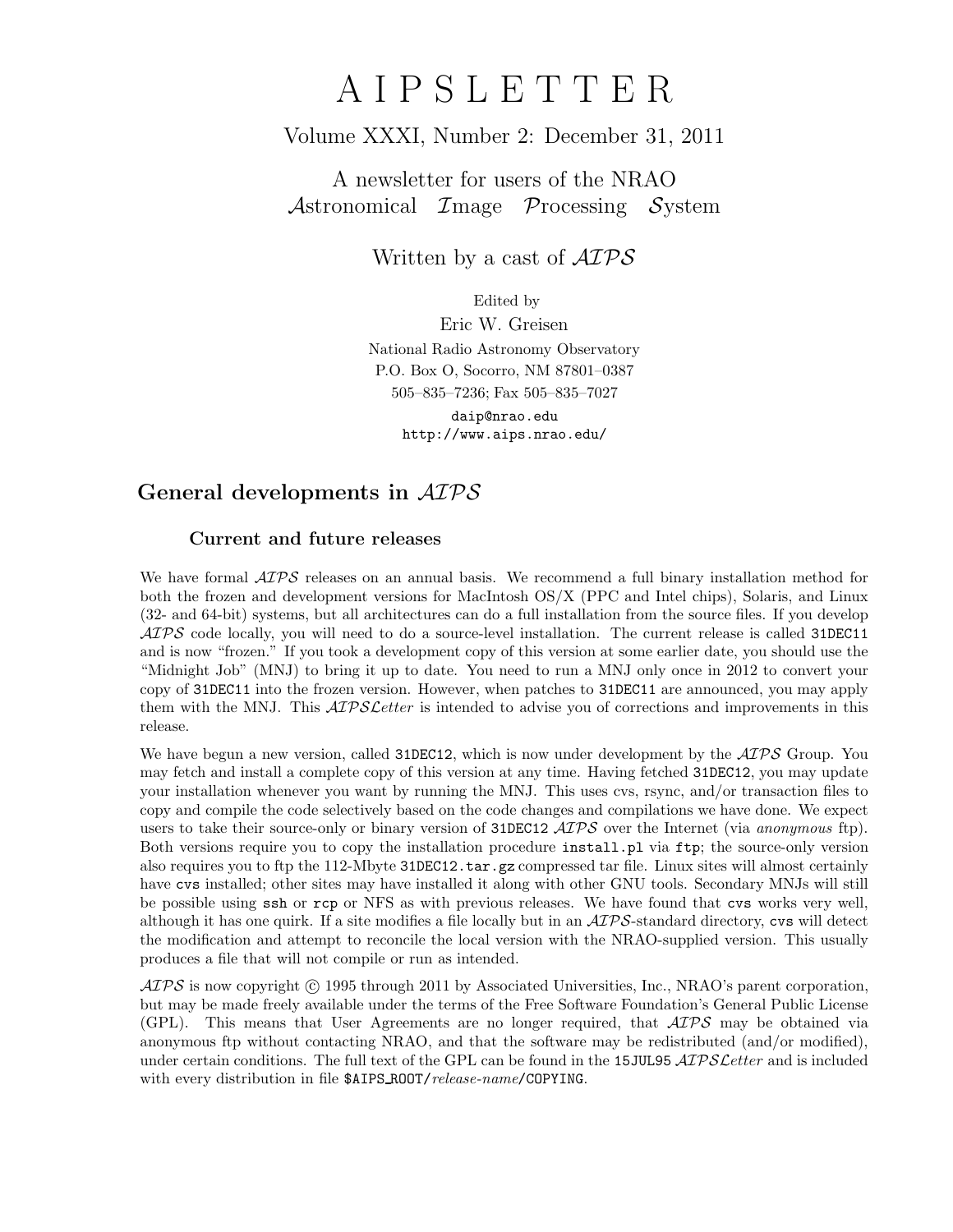### AIPS Letter publication

We have decided to discontinue paper copies of the *AIPS Letter* other than for libraries and NRAO staff. The *AIPS Letter* will be available in PostScript and pdf forms as always from the web site listed above and included in all  $\mathcal{AIPS}$  installations. It will be announced in the NRAO e-News mailing and on the bananas and mnj list servers.

## Installing a new version

If compiling locally, new releases must be installed from the tar ball for that release. If using the binary installation, a full new installation must also be done with rsync. The cvs system requires this. When installing a new AIPS release in a system that already has a previous release, we recommend that install.pl be used and that the previous release be left in place, at least until the new installation has been verified. If you do this, then you will not have to re-edit the disk, printer, and tape lists and can simply skip all those pages in the install.pl menus. The old \$HOME/.AIPSRC file may be left in place, but it will need to be edited. The lines giving the DOWNLOADED and UNPACKED parameters should be cleared and the CCOMOPT line should be changed to point to the current release rather than the previous one. If you have made a special version of do daily.*host*, you should preserve it under a new name and restore it after the install. If you have an odd set of  $\mathcal{AIPS}$  versions, the \$AIPS ROOT/AIPSPATH. \*SH files may need to be edited after the install to set the desired versions.

# AIPS Distribution

From the NRAO system logs, we count apparent MNJ accesses, downloads of the tar balls, and rsync accesses by unique IP address. Since DSL and some university and other connections may be assigned different IP addresses at different times, this will be a bit of an over-estimate of actual sites. However, a single IP address is often used to provide  $\mathcal{AIPS}$  to a number of computers, so these numbers are at the same time an under-estimate of the number of computers running current versions of  $\mathcal{AIPS}$ . In 2011, a total of 270 different IP addresses downloaded the frozen form of 31DEC10 and 1105 IP addresses downloaded 31DEC11 in tarball or binary form. Fully 1747 IP addresses accessed the NRAO cvs master. Each of these has at least installed some version of  $\mathcal{AIPS}$  and many appear to have run the MNJ at least occasionally. The total number of unique IP addresses in these three lists was 2228. 424 sites accessed 31DEC10 in binary form, while 1064 sites used the binary form of 31DEC11. The attached figure shows the cumulative number of unique sites, cvs access sites, and tar-ball/binary download sites known to us as a function of week in 2011. The numbers for 2010 are also plotted and show that there has been about a 10% drop this year beginning in the middle of the year. Presumably CASA is responsible for this.

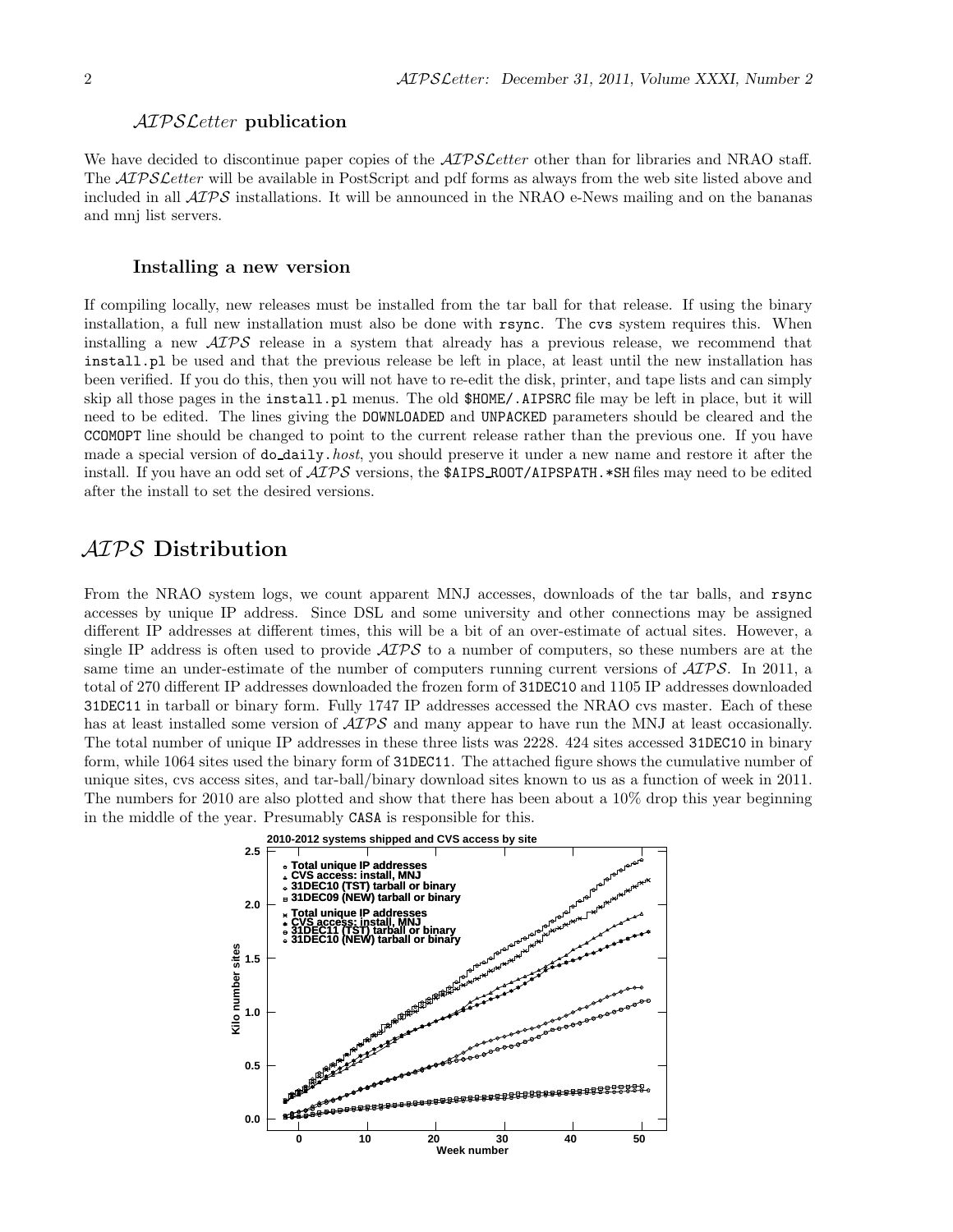# Preview of coming attractions

The 31DEC12 release already contains a few changes that we decided were a bit risky or not needed in 31DEC11. LISTR will print SY tables as OPTYPE='GAIN', showing the apparent system temperature or the gains that TYAPL will apply. TV code was changed generally to try to avoid having tasks that are failing end up hanging waiting on the TV display. Handling of the CQ table — used to correct VLBI data for decorrelation occurring in the correlator — has been corrected for large FFT sizes with uniform taper; related error messages were clarified.

# Improvements of interest to users in 31DEC11

We expect to continue publishing the  $ATPSLetter$  every six months along with the annual releases. There are a few new tasks released in the last six months. New tasks include REFLG to compress flag tables, FGDIF to compare two flag tables, SNIFS to plot table values versus IF, RFARS to correct polarization cubes for rotation measure found in FARS, and NANS to examine data sets and images for NaNs (not-a-number) and magic-value blanks. A QCREATE adverb was added to GO to request that data files be created in a fast method that does not guarantee that the disk space will actually be available when needed.

In the first six months of 31DEC11 the new tasks were REWGT to scale data weights by subarray and/or IF, ACLIP to do clip operations on auto-correlation data, RLCAL to solve for right minus left phase differences as a function of time when good source models are available, SY2TY to make TY tables from SysPower tables, SYCOP to copy good SY table IFs to bad ones, QUOUT and QUFIX to determine right-left calibrations from wellcalibrated images, RFLAG to flag data based on rmses measured over short time intervals and on deviations from the spectral average, IM2CC to convert model images into Clean components attached to suitable image facets, and AFARS to extract useful parametric images from the Faraday Rotation synthesis (FARS) output image cubes. The new verb HUEWEDGE draws a step wedge in two dimensions on the TV and even labels it to match a TVHUEINT display. The OBIT programs BDFIn and BDFList have been made accessible to  $\mathcal{AIPS}$  users through "verbs" BDF2AIPS and BDFLIST. These replace earlier stand-alone, question-andanswer scripts far translating EVLA SDM data sets. This worked so well that further "verbs" OBITMAP, OBITIMAG, OBITSCAL, and OBITPEEL have been written to make available increasingly complex portions of the OBIT program Imager. All of these verbs require the OBIT package to be installed on the computer. A new pipeline procedure named DOOSRO has been written to reduce EVLA data taken with less difficult observing parameters ("Open shared risk"). A service program to list assigned user numbers called USERNO was re-created.

Normally, bugs which are created in an  $\mathcal{AIPS}$  TST version and then fixed in that same version before its release get little or no discussion in the  $\mathcal{AIPSLetter}$ . Since a rather large number of sites now install the **TST** version of  $\mathcal{A} \mathcal{I} \mathcal{P} \mathcal{S}$  during its development, this is somewhat of an oversight. We urge you to run the "Midnight Job" at least once after 31DEC11 is frozen to bring it up to date and to fix all bugs of this sort. We urge active sites to use the MNJ and, when something odd occurs, to examine CHANGE.DOC using the cgi tool available from the  $AIPS$  web page under documentation. Please do not hesitate to e-mail daip@nrao.edu with any questions or suspicions that there are problems.

31DEC09 contains a change in the format of antenna files. Previous releases will not understand the antenna coordinates for arrays that were traditionally left-handed (VLBI primarily). The format change occurs automatically when any 31DEC09 or later antenna-file specific code reads the file, after which older releases will have difficulties. Note that the only version which we patch for major errors is 31DEC11; even 31DEC10 is no longer changed.

## UV data

#### RFLAG

RFI is frequently characterized by rapid variability in both time and frequency. The relatively new task RFLAG looks for this and flags the data accordingly. It received a great deal of attention in the last 6 months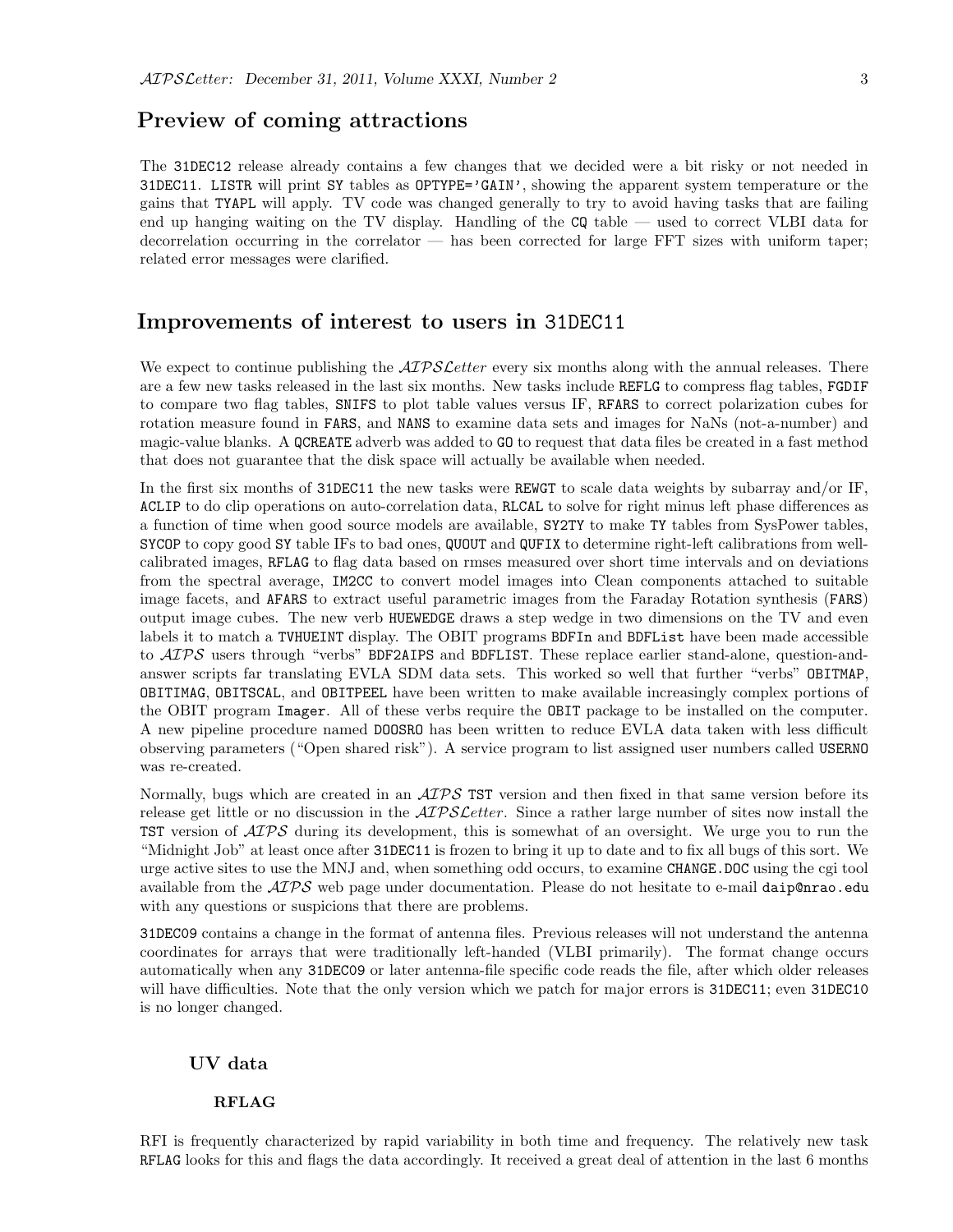and has become the most important flagging task for EVLA data. Using a floating buffer in time (usually just 3 or 5 integrations), RFLAG measures the rms over time in each channel individually. If the rms exceeds a cutoff, the channel is flagged over that time range. RFLAG also finds the mean and rms of the real and imaginary parts of the visibility over the channels in each spectral window at each time. The task uses "robust" methods which exclude outliers while finding the "real" mean and rms. Any channel that deviates by more than a cutoff in Jy will also be flagged. To assist in setting the time and spectral cutoffs, RFLAG can plot the spectrum of the mean time and spectral rms in each channel and their variance. It uses these to return suggested cutoffs as a function of spectral window (IF). It can also plot the histograms of values of the time rms and the spectral deviations. The task can now do plots finding cutoff levels followed optionally by applying those levels, or it can apply input cutoffs to the data and then optionally make plots showing the results of applying the new flag table.

RFLAG has numerous options to do additional flagging beyond the direct application of the cutoffs. It can flag up to n channels between groups of flagged channels. It can flag a channel over all baselines if too large a fraction are flagged by the cutoffs or flag a full spectral window if too many channels are flagged. It also applies a clip operation prior to examining the data for the rmses. RFLAG can write a text file with channel weights based on the rmses over time and/or over channel.

RFLAG can produce enormous numbers of flags. The new task REFLG was written to attempt to compress the flag table by merging channels and time intervals primarily, although it attempts other compressions as well. REFLG offers some of the flag extension options of RFLAG plus one, which is not available to RFLAG, to flag all times for a channel if too large a fraction of the times are flagged. The new task FGDIF was written to compare the consequences of two different flag tables and was important in debugging REFLG.

#### EVLA-driven changes

- PCAL was changed to make an intermediate file of the current spectral window prior to selecting the data for each channel. This can speed up the task by factor of 8 or more. It was revised to handle indeterminate solutions in one or more spectral channels without quitting and to deal with a fully flagged IF. It was changed to force the needed status when writing the solution tables and to set SOLINT to 1/3 of a scan when only one scan is requested.
- TYAPL was corrected to do the best possible job of interpolation in the presence of extensive flagging in the SY or TY table. It can now apply to the uv data up to 200000 flags applying to a single time.
- SETJY was using the reference channel for the frequency at which the flux of each IF was computed. This is not representative if the reference channel is channel 1. An option to chose the channel for the flux was added, with the center of the IF as the default.
- SPLAT was changed to apply any flagging to SY, TY, and SN tables that are copied.
- UVCOP was changed to apply any flagging to SY, TY, and SN tables that are copied. It was changed to use the index table to speed its operations. The flagging for low weights option was made correct and meaningful. Previously it dropped full records if everything was of low weight, but did not flag low weights when some of the record had higher weight. A bug was corrected that caused UVCOP with SOURCES specified to fail to flag any uv or table data.
- TVFLG and SPFLG were changed to use the calibration and index tables while finding the times for the work file, greatly speeding that operation in some cases. They use greater precision in displaying times when appropriate. They were corrected to display and flag Stokes types compounded from the input (such as I, V from RR and LL) as requested. In such cases, all input Stokes are flagged. TVFLG was given a FLAG BASELINE-DT operation.
- Warnings about failure to reference one antenna to another were corrected generally. Now, if the message appears, it is a real problem rather than a confusion over IFs, polarizations, subarrays, etc.
- RLDLY was changed to copy only the necessary baselines and to use the index table when finding integration times, making it rather faster. An abort only on Macs was corrected. PRTLEV was added to allow diagnostics when the solutions fail.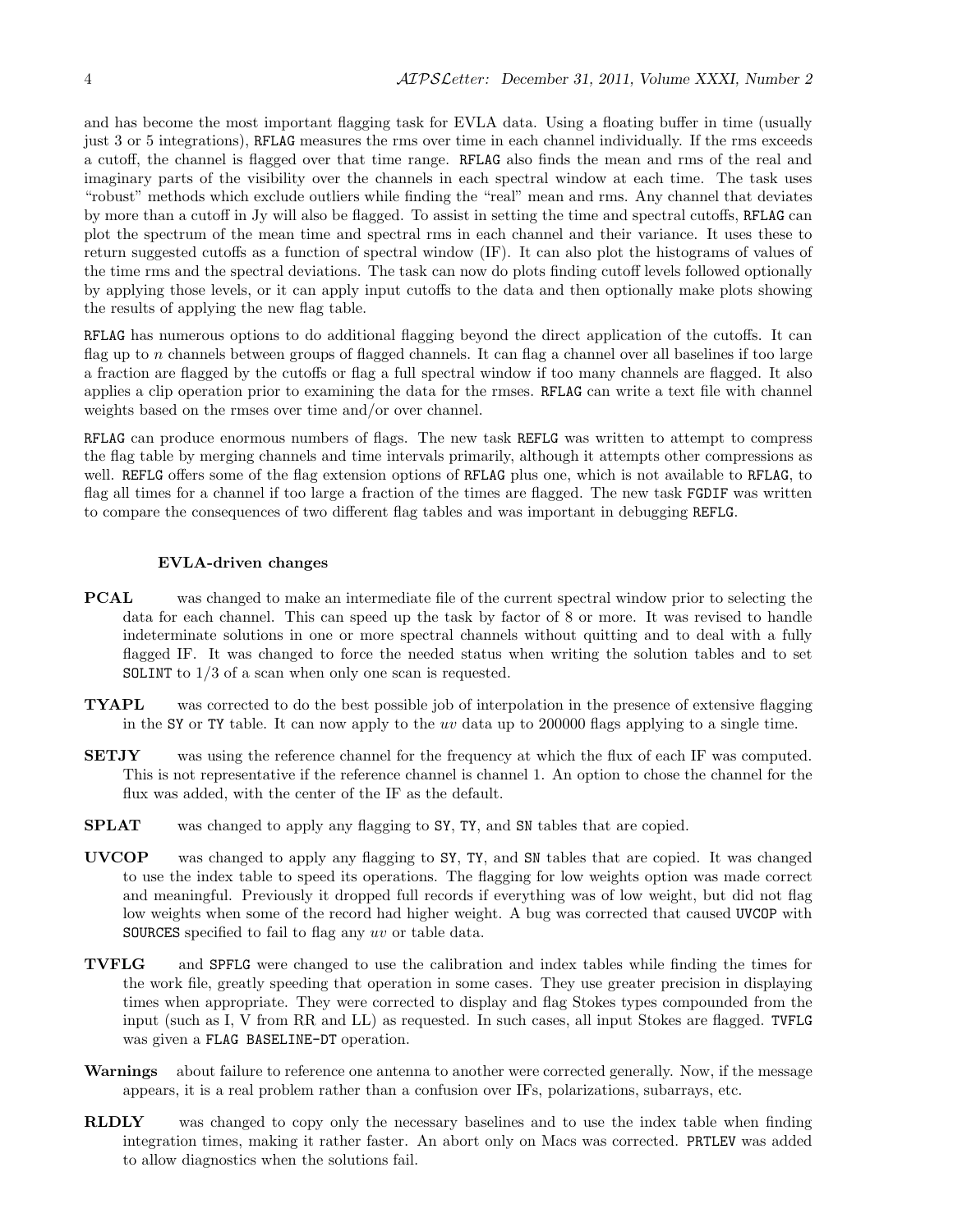- CLCAL failed to reference phases properly when smoothing to replace failed solutions. Corrected it to use the reference data of the good solutions being smoothed.
- CALIB was changed to forbid DOCAL true for single-source files since that would force a multiplication of 2 SN tables.
- REWGT was given the option of reading a text file of channel weights to apply to the data. RFLAG is able to make such a file from the time rmses.
- FLOPM copied tables only over the time range being "flopped" although all uv data were copied.

#### Other changes

- DOBAND was incorrect for auto-correlation data. Only the real part of the bandpass was applied. The normal cross-correlation correction function is what is actually needed.
- MC table times are actually start times not midpoint times despite indications to the contrary. This led to errors in the CL table version 1 values for clock and atmosphere in the correlator model for VLBI data.
- FRING was changed to faster methods of disk I/O when determining the integration time at the beginning. The multi-band delay was set erroneously in the EVLA mode. Error messages about excessive FFT size were clarified. The code was corrected to work for up to 90 antennas, like the rest of AIPS.
- USUBA had internal limits on NX table entries, number of sources, and number of antennas. Changed these to much larger values.
- VPFLG was changed to add meanings to the adverb DOIFS to allow extending the flagging to an IF or even all IFs.

## Imaging

IMAGR could get confused, when ONEBEAM was true, about what Clean beam size to use when scaling a particular plane of an output cube. The beam used was correctly recorded in the CG table, but the planes were scaled oddly. The code was corrected to allow ALLOKAY to function properly when doing baseline-length dependent time averaging on the fly. The code was rearranged to loop over SUBARRAY to allow all sub-arrays to be used even with calibration and flagging. The TV timeout periods may now be controlled with adverbs  $IM2PARM(8)$  and  $(9)$ .

### Analysis

- **RFARS** is a new task to apply the rotation measures found by **FARS** and **AFARS** to the original input cubes. Weak polarization signals may then be averaged to improve the signal-to-noise.
- SQASH was re-written. Modern disk systems do not work well with the old I/O methods, which once were fine. Added was the ability to find data weights (robustly) from the image planes or by reading a text file in order to make weighted mean and weighted rms images. SQASH was changed to allow squashing even axis 2, producing interesting one-dimensional and, e.g., position-velocity images summed over the other spatial coordinate.
- IMEAN was changed to compute an initial guess for fitting the true rms from a robust method rather than using the PIXSTD and PIXAVG adverbs. These are now purely output adverbs from the task.
- CONVL now examines the header and CG table and convolves a cube if any channel will convolve to the desired resolution. It fills with magic blanks any channel that cannot be convolved to the desired resolution.
- **XMOM** was given a new OPTYPE =  $'MAX'$  to make images of the maximum pixel value and its location rather than the moment sums. This reveals additional interesting aspects of spectral-line cubes.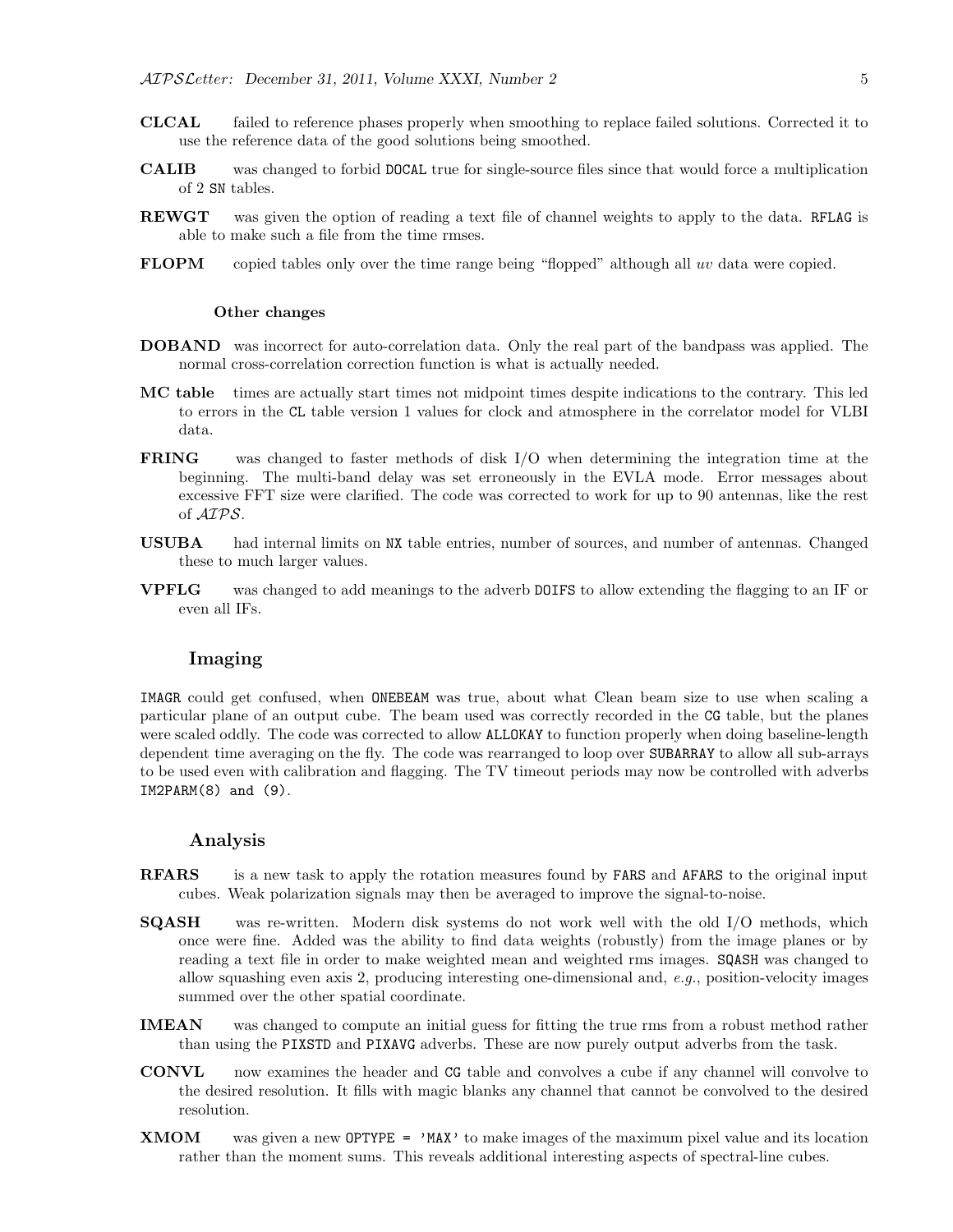- UVFIT was given the ability to read an INLIST text file for initial guesses of up to 20 components. The file may contain guesses for multiple spectral channels but only those matching BCHAN are used. The number of visibilities allowed was raised by a lot and the default GMAX was corrected since a value of 0.0 caused the task to fail to iterate. A compact text-file output was added and the task's messages were changed to be more readable.
- **STFUN** now writes out an "rms" image along with the structure function image. The statistics are not simple Gaussian since the function is already squared, but the rms image is still indicative.

## Display

- SNIFS is a new task to plot tables as a function of IF. It has numerous options controlling time averaging and the plotting of multiple things in a panel, but can still generate a great many plots.
- **PRTAB** now uses RPARM to do up to 7 tests on a row to decide whether to display it or not. The handling of the string comparison test was corrected. The task no longer reads all of large files to decide on column formats and makes somewhat better decisions about those formats.
- ISPEC now offers the option of natural and base-10 logarithmic vertical scales and options to plot the linear derivative of its basic plots. The latter is especially helpful for Zeeman experiments.
- Stars files may now be written containing the fit results of SAD, IMFIT and JMFIT. New adverbed STVERS is used by the plot tasks to control the plotting of the "stars."
- VPLOT, CLPLT, and CAPLT were changed to allow up to 200000 Clean components in models and were corrected to handle more than 64 fields properly. VPLOT was also changed to allow a mammoth number of visibilities.
- POSSM and BPLOT were given options to plot the difference between right-hand and left-hand polarization bandpasses.
- TVHELIX was given the DOPRINT option to provide a display of its parameters. This may help to refine one's setting of this rather complicated coloring scheme.

## General and system matters

- UBUNTU 11.04 systems have shown a variety of odd issues. Apparently X-Windows is not the default screen manager, but needs to be selected to enable  $\mathcal{AIPS}$  display windows to function. These windows can get "lost" if they start in icon form. XAS was changed to start open, with an .XDefaults option to start in icon form. The TEK and MSG windows were each given an environment variable that can cause them to start open and in -hold mode. The latter means the windows do not die when the AIPS program in them terminates. The help files for XAS, TERKSRV, and MSGSRV provide details.
- QCREATE is a new adverb to GO. It specifies that file creations should be done quickly, rather than by filling the full file with zeros. This runs the risk that the disk space will not actually be available when needed, but can be a great deal faster.
- FITTP and FITAB were changed to avoid interpreting any floating-point values in uv data sets as magic blanks. Previously it was possible for uv and data values equal to the "magic value" (3140.89282 on byte-swapped computers) to occur and be written as NaNs (not-a-number) in the output FITS file. This worked okay when the file was read back into  $\mathcal{AIPS}$ , but not when it was read by other packages.
- NANS is a new task designed to look for NaNs and magic blanks in  $\mathcal{AIPS}$  files. It was written to explore data sets and tables with potential problems.
- CookBook was updated including a new Appendix (E) specifically addressed to EVLA users.
- Return adverbs from tasks were changed so that tasks might do the return at an appropriate point and then continue to operate. Previously, AIPS waited for the task to finish and then looked for the adverbs.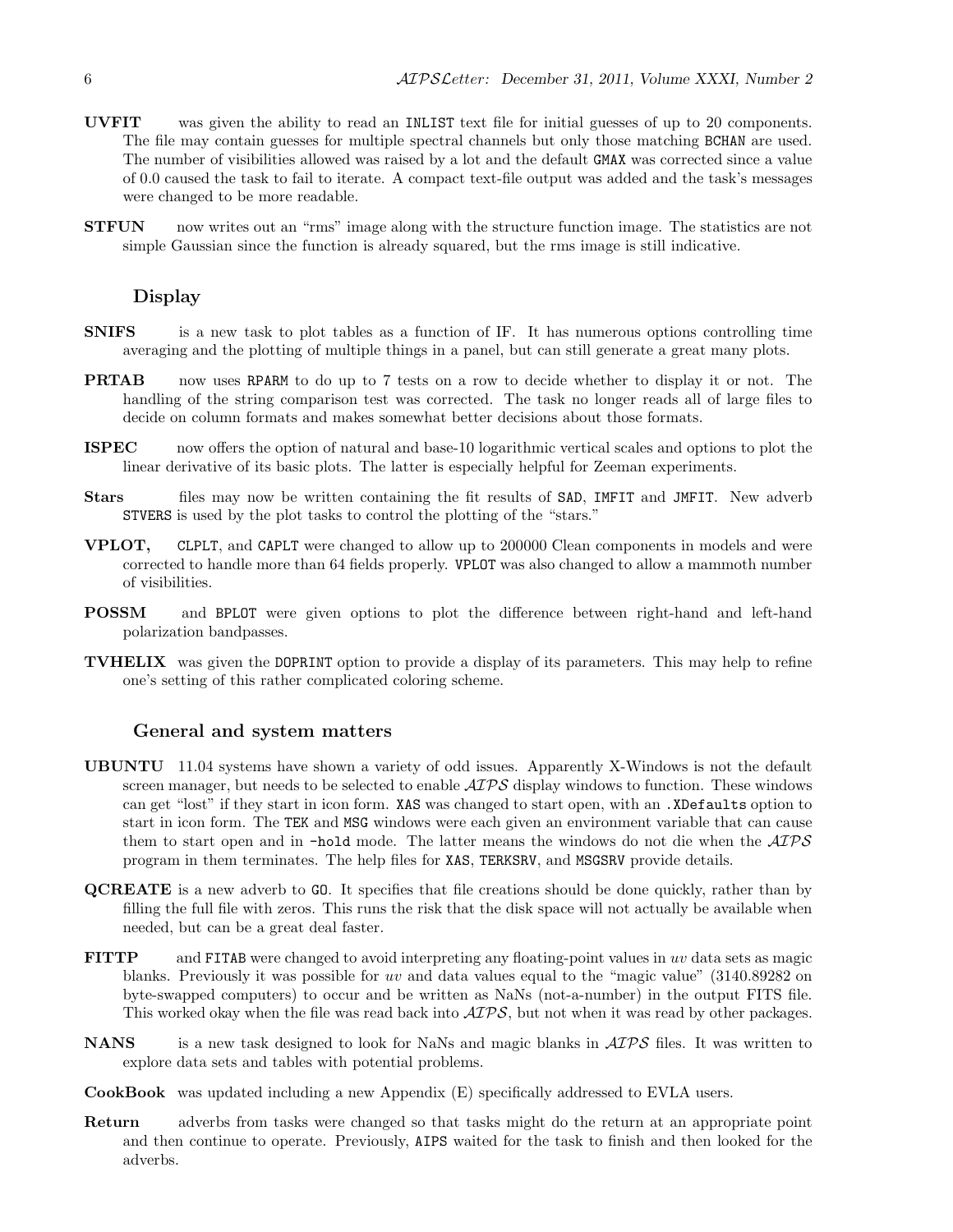Table sorting code was changed to use dynamic memory in an attempt to do as much as possible in memory. This should be faster and simplifies the use of TABSRT in tasks. Larger disk I/O calls are now allowed by the lowest level routines to support this. TABSRT now allows the use of array columns as the sort keys, where the calling routine specifies which index in the array(s) is to be used.

# Patch Distribution for 31DEC10

Because of the extensive use of binary installations, we now patch the master copy of the most recently frozen version. Older versions are not corrected even for egregious errors. Thus, 31DEC10 was patched during 2011 and 31DEC11 will be patched as needed during 2012. Your copy of them may be corrected simply by running a Midnight Job. Information about patches and the code may be found using links from the main  $\mathcal{AIPS}$  web page or by anonymous ftp to the NRAO server ftp.aoc.nrao.edu. Documentation about patches to a release is placed on this site at pub/software/aips/release-name and the code is placed in suitable sub-directories below this. Patches to older releases are kept here as well, but they will require local compilation.

The 31DEC10 release is no longer available for installation and will no longer receive patches even for egregious errors. It had a number of important patches during 2011. They are

- 1. UVCOP used only 12 of the 16 characters of the SOURCE adverbs 2011-01-18
- 2. DBCON was vulnerable to errors in table headers causing absurd disk file size expansions. 2011-01-18
- 3. FRING got wrong answers from the exhaustive search method for IFs higher than 1. 2011-01-21
- 4. OOP-based uv tasks could write to the wrong output file. 2011-01-21
- 5. CALIB failed to build the output header correctly for non-standard single-source data sets. 2011-01-24
- 6. RLDIF did not handle one source, continuum corrections properly 2011-01-24
- 7. SWAPR ignored autocorrelation data. 2011-01-24
- 8. SNPLT did not handle PC table phases correctly. 2011-03-23
- 9. IMAGR did not average multi-channel data correctly when doing on-the-fly baseline-length time averaging. 2011-04-15
- 10. NX tables were written incorrectly when there were multiple subarrays. 2011-04-25
- 11. IMEAN did not write the text file output correctly. 2011-06-08
- 12. NOIFS scaled uvw's incorrectly. 2011-06-14
- 13. CVEL did not die when it should on fatal errors 2011-06-23
- 14. FITLD and friends did not read table header character-valued keywords correctly. 2011-06-24
- 15. UVCOP did not apply flags when SOURCES was specified. 2011-07-01
- 16. IMAGR did not keep the correct Clean beams for facets other than one when making an image cube with ONEBEAM true. 2011-07-25
- 17. VPLOT did not plot models correctly for more than 64 facets.  $2011-07-29$
- 18. CLCOR used the wrong sign of the antenna Y position for the EOPS and SUND operations. 2011-08-04